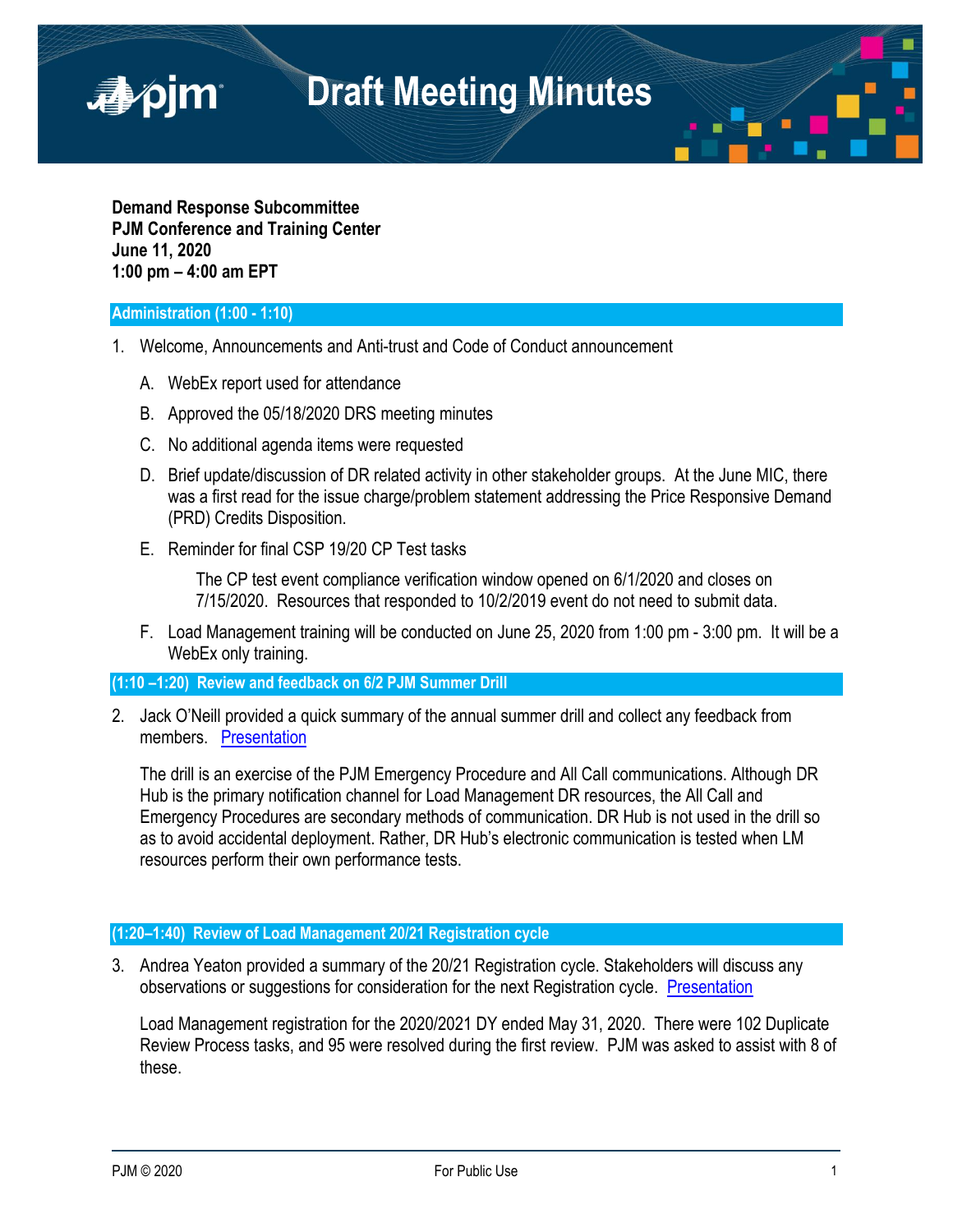**Draft Meeting Minutes**

Jack O'Neill reviewed WPL summary data for 2020/2021 LM registrations. Over 98% of approximately 13,000 registrations had WPL calculated based on DY-2 data. This is the first year with full CP requirements. WPL data is required for all registrations other than those indicating Summer Only.

The overall Load Management registration process went very well and no significant issues were raised to resolve for next year.

## **(1:40–1:50) Seasonal DR review – nomination through dispatch or testing**

4. Jack O'Neill outlined the seasonal DR process based on questions received through the hotline. **Presentation** 

Summer Only (SO) resources may be dispatched at any time of the year. This provides the opportunity for the CSP to dispatch their SO registrations out of season, if they can reduce load. If SO registration cannot reduce load in the winter the CSP does not have to dispatch their SO registration in the nonsummer period. If it does respond, it will get credit towards RPM resource compliance reduction.

LM dispatch decisions are based on CSP reported Expected Reductions. SO registrations are likely to be reporting zero expected reduction (ER) in the winter, but not always since they may have some capability in shoulder months. Note that if a SO registration responds to an event in the winter, that does not remove the test requirement for the SO registration. SO registrations that respond during the winter can help meet winter commitments.

# **(1:50–2:00) Brief review of recent FERC approved reserve market changes and impact to DR**

5. James McAnany provided a high level overview of potential impact of recently approved FERC reserve market changes. The overall changes will be covered at the MIC and this will be focused on some of the specific DR impacts. The PJM compliance filing is due in early July. Presentation

Tier 1 and Tier 2 Synchronized Reserve combining into one market that will be cleared in Day Ahead and Real-time. Under the new rules DR SR offers will be capped at close to \$0. There will be a Day Ahead Secondary Reserve market (replaces Day Ahead Scheduling Reserve) and Real-time Secondary Reserve market. Participation in the Secondary Reserve market requires qualification testing, an economic registration/dispatch group, approved 1 minute metering, a real-time energy offer, and a notification time of less than or equal to 30 minutes.

## **(2:00–2:30) Update of MOPR impact on DR based on PJM second compliance filing**

6. Pete Langbein provided an update on the MOPR impact on DR and focus on changes since the May DRS meeting. Presentation

Subsidy guidelines are being developed in conjunction with the IMM and should be available in July. PJM & IMM will evaluate and publish guidelines regarding State specific subsidies submitted by stakeholders.

■pjm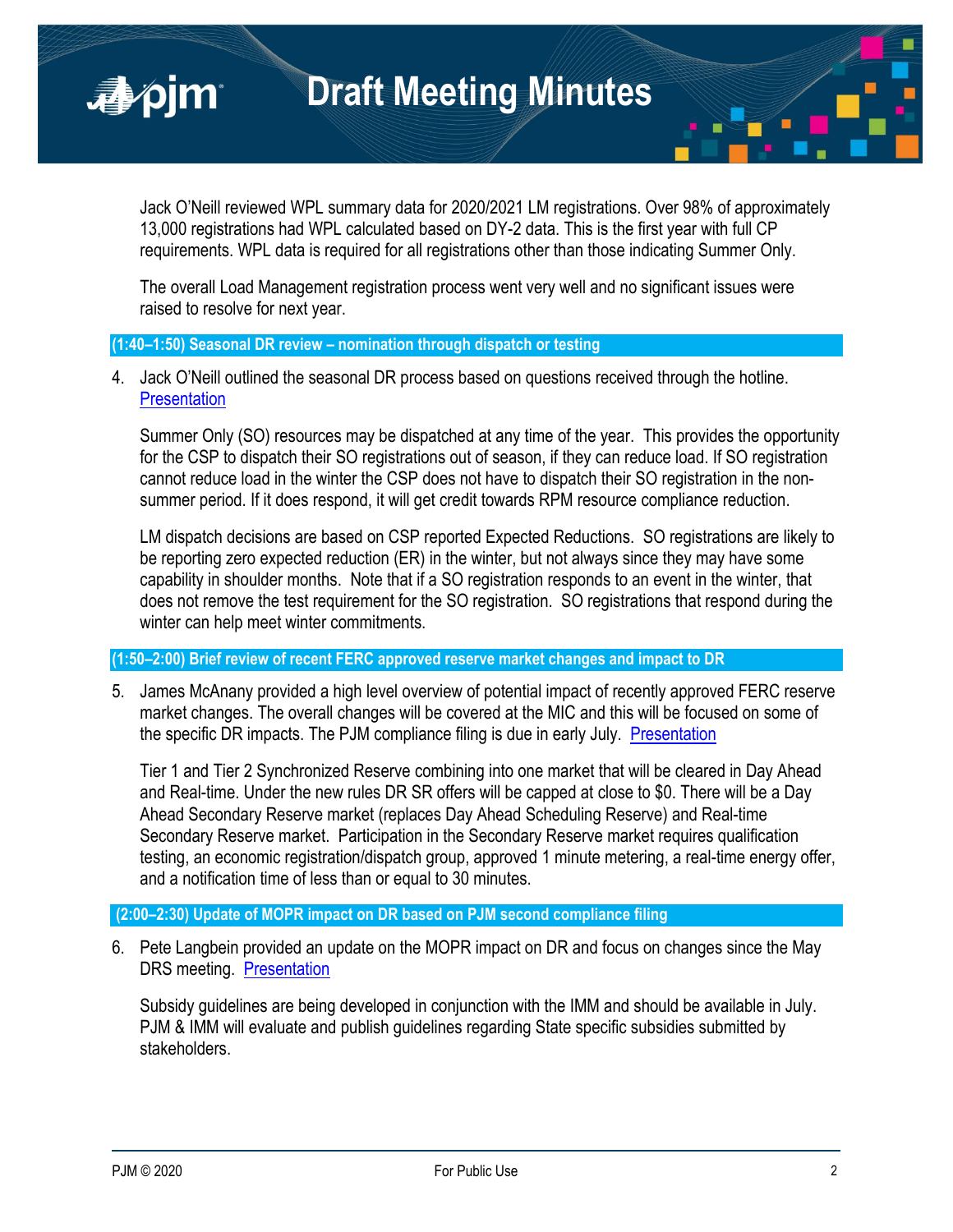

The maximum nominated kw per location over previous 6 years will be considered exempt in the Pre-Registration MOPR process. Resources that were registered longer than 6 years ago may be approved on a case-by-case basis.

There are plans to have 5 available subsidy statuses: Subsidy; No Subsidy; Subsidy - Unit Specific Exemption (Offer Floor); Subsidy - Competitive Exemption; and Banned (New/Existing).

**(2:40–3:10) DR MOPR Pre-Registration process**

7. Josh Bruno provided an overview of DR Pre-Registration process changes based on the filed MOPR rules. This is a work in progress and final implementation details will evolve. Presentation

PJM plans to provide a breakdown of the MW associated with each location for the CSP to verify if each location is a capacity resource with state subsidy. Capacity Exchange will indicate if the location is subject to MOPR. Information can be found in OATT Attachment DD Section 5.14 (h-1).

**(3:10–3:50) MOPR unit specific exemption process**

8. Paul Scheidecker from PJM provided an overview of the unit specific exemption process. Presentation

| Activity                                      | Deadline                                      |
|-----------------------------------------------|-----------------------------------------------|
| PJM posts preliminary MOPR screen prices      | 150 days prior to auction                     |
| Sellers identify "State Subsidized Resources" | 120 days prior to auction / 30 days for DR&EE |
| Sellers submit unit-specific MOPR request and | 120 days prior to auction                     |
| self-supply exemption requests                |                                               |
| IMM provides determination                    | 90 days prior to auction                      |
| PJM provides determination                    | 65 days prior to auction                      |
| Sellers confirm MOPR price to be used         | 60 days prior to auction                      |
| Sellers submit election to forgo subsidy      | 30 days prior to auction                      |
| (competitive exemption)                       |                                               |

Minimum Offer Price Rule Process (MOPR)

The IMM provided an overview of the application (MIRA) used to manage the unit specific exemption process. The goal is to provide a basic understanding of the process as DR specific details are developed. Presentation

Plans are to use MIRA for all MOPR requests. Additional supporting documents can be uploaded to MIRA for the requests. On slide 8 of the presentation, underlying locations refers to locations making up a capacity resource.

There was a request to standardize the approach for the reliability benefit of generation backed DR going forward.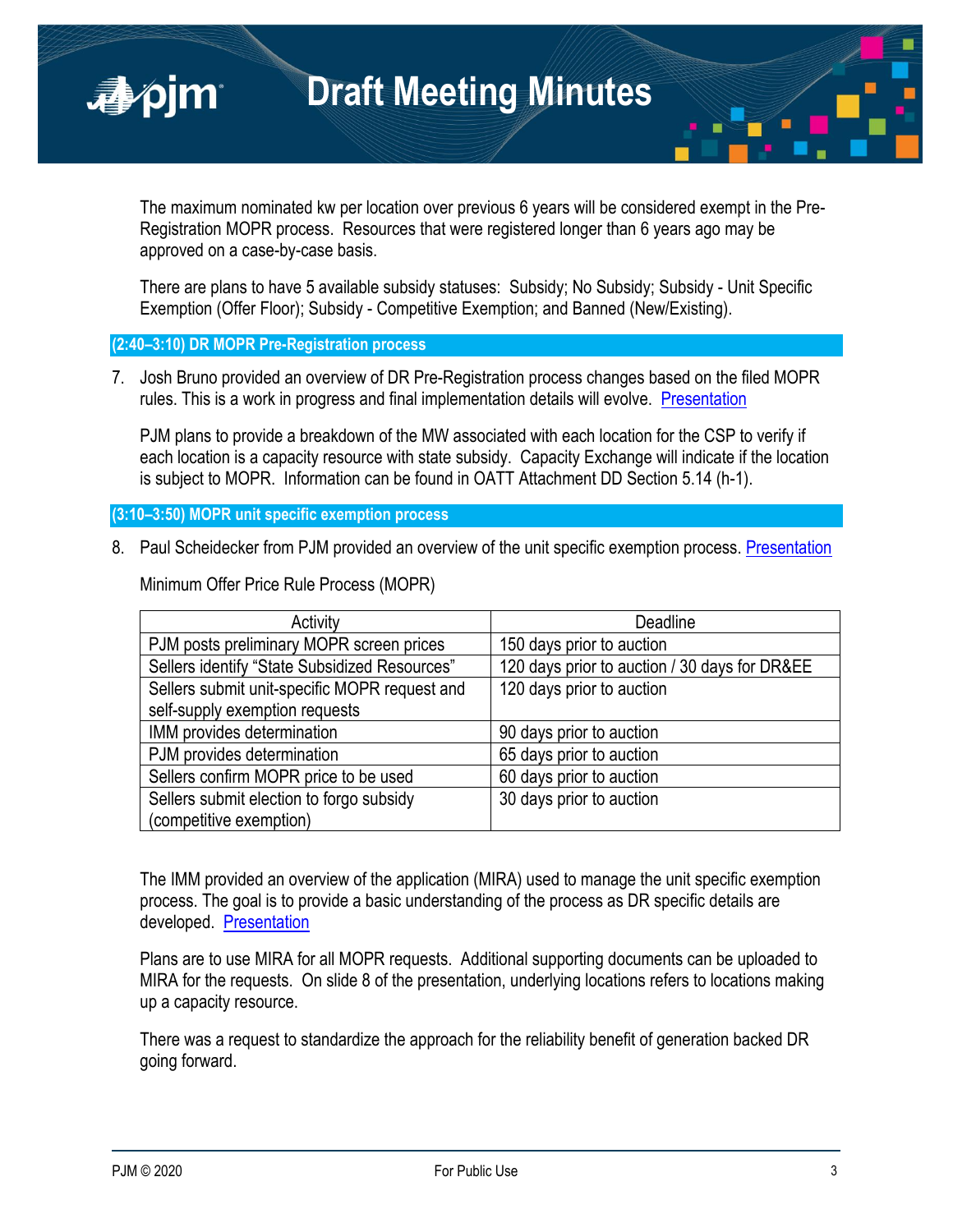# **Future Agenda Items**

apjm

Participants will have the opportunity to request the addition of any new item(s) to the agenda of a future meeting.

| <b>Future Meeting Dates</b> |           |                       |
|-----------------------------|-----------|-----------------------|
| Thursday                    | 7/9/2020  | 1:00 pm $-$ 4:00 pm   |
| Monday                      | 8/3/2020  | $9:00$ am $-12:00$ pm |
| Thursday                    | 9/3/2020  | 1:00 pm $-$ 4:00 pm   |
| Monday                      | 10/5/2020 | 1:00 pm $-$ 4:00 pm   |
| Monday                      | 11/2/2020 | $9:00$ am $-12:00$ pm |
| Thursday                    | 12/3/2020 | 1:00 pm $-$ 4:00 pm   |
|                             |           |                       |

Author: Jack Thomas

| Langbein       | Pete         | Chair                                              |                             |
|----------------|--------------|----------------------------------------------------|-----------------------------|
| Thomas         | Jack         | Secretary                                          |                             |
| <b>Baker</b>   | Scott        | PJM Interconnection, LLC                           | Not Applicable              |
| <b>Board</b>   | Jenny        | DE PSC                                             | None                        |
| <b>Bowring</b> | Joe          | Monitoring Analytics, LLC                          | Not Applicable              |
| <b>Brooks</b>  | Royce        | <b>ODEC</b>                                        | <b>Electric Distributor</b> |
| <b>Bruno</b>   | Joshua       | PJM Interconnection, LLC                           | Not Applicable              |
| Campbell       | <b>Bruce</b> | EnergyConnect, Inc.                                | Other Supplier              |
| Colpo          | Marc         | <b>Duke Energy Business</b><br><b>Services LLC</b> | <b>Transmission Owner</b>   |
| Cornett        | Stephanie    | East Kentucky Power<br>Cooperative, Inc.           | <b>Transmission Owner</b>   |
| D'Alessandris  | Lou          | FirstEnergy Solutions Corp.                        | <b>Transmission Owner</b>   |
| Davis          | James (Jim)  | <b>Dominion Energy</b><br>Marketing, Inc.          | <b>Generation Owner</b>     |
| Dorko          | Keri         | Monitoring Analytics, LLC                          | Not Applicable              |
| Drom           | Richard      | <b>Eckert Seamans</b>                              | Not Applicable              |
| Dugan          | Chuck        | <b>East Kentucky Power</b><br>Cooperative, Inc.    | <b>Transmission Owner</b>   |
| Eber           | Jim          | Commonwealth Edison<br>Company                     | <b>Transmission Owner</b>   |
| Ehrichs        | Lisa         | <b>Duke Energy Business</b><br>Services LLC        | <b>Generation Owner</b>     |
| Fee            | George       | Appalachian Power<br>Company                       | <b>Transmission Owner</b>   |
| Fereshetian    | Damon        | PJM Interconnection, LLC                           | Not Applicable              |
| Fiano          | Anna         | KeyTex Energy, LLC                                 | Other Supplier              |
| Filomena       | Guy          | <b>Customized Energy</b><br>Solutions, Ltd.        | Not Applicable              |
| Fishback       | Luke         | <b>Affirmed Energy LLC</b>                         | Other Supplier              |
| Foladare       | Kenneth      | Tangibl                                            | Not Applicable              |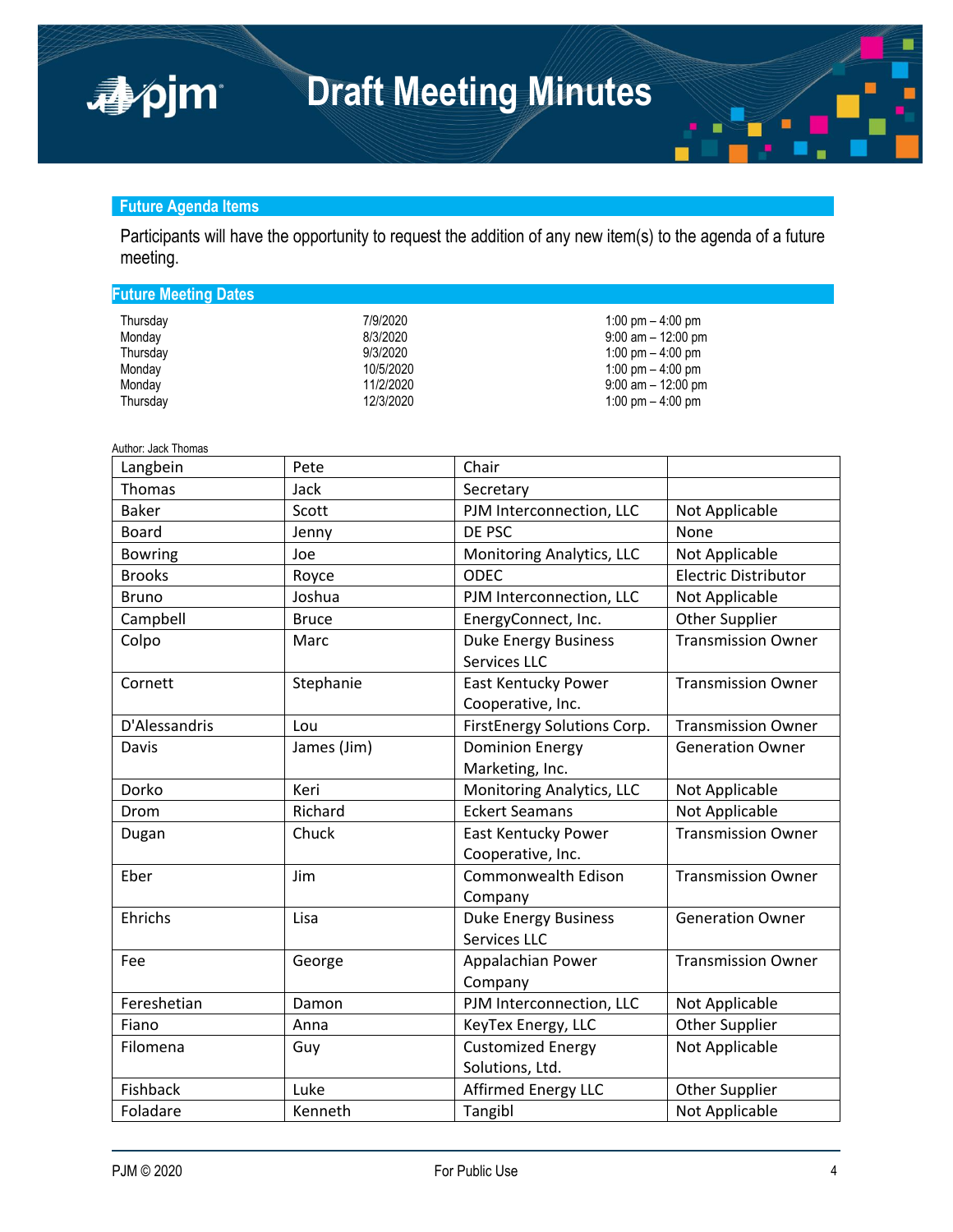

# **Draft Meeting Minutes**

| Ford        | Adrien          | <b>Old Dominion Electric</b>             | <b>Electric Distributor</b> |
|-------------|-----------------|------------------------------------------|-----------------------------|
|             |                 | Cooperative                              |                             |
| Foust       | Wolfgang (Wolf) | NuEnergen, LLC                           | Other Supplier              |
| Gates       | Terry           | Appalachian Power                        | <b>Transmission Owner</b>   |
|             |                 | Company                                  |                             |
| Gemmill     | Emily           | PPL Electric Utilities Corp.             | <b>Transmission Owner</b>   |
|             |                 | dba PPL Utilities                        |                             |
| Gunn        | Garan           | <b>Public Service Electric &amp; Gas</b> | <b>Transmission Owner</b>   |
|             |                 | Company                                  |                             |
| Guntle      | Vince           | <b>UGI Development Company</b>           | <b>Generation Owner</b>     |
| Hasan       | Prusha          | <b>Advanced Energy Economy</b>           | None                        |
| Hastings    | David           | Market Interconnection                   | Not Applicable              |
|             |                 | <b>Consulting Services (MICS)</b>        |                             |
| Hoatson     | Tom             | Riverside Generating, LLC                | Other Supplier              |
| Horning     | Lynn Marie      | <b>Customized Energy</b>                 | Not Applicable              |
|             |                 | Solutions, Ltd.                          |                             |
| Huang       | Jame            | <b>Rockland Electric Company</b>         | <b>Transmission Owner</b>   |
| Hyzinski    | Tom             | <b>GT Power Group</b>                    | Not Applicable              |
| Jha         | Monica          | PCI                                      | Not Applicable              |
| Johnson     | Carl            | <b>Customized Energy</b>                 | Not Applicable              |
|             |                 | Solutions, Ltd.                          |                             |
| Kirk        | Ryan            | Appalachian Power                        | <b>Transmission Owner</b>   |
|             |                 | Company                                  |                             |
| Korandovich | Bob             | KORenergy, Ltd.                          | Other Supplier              |
| Long        | Glenn           | PJM Interconnection, LLC                 | Not Applicable              |
| Mabry       | David           | <b>McNees Wallace &amp; Nurick</b>       | Not Applicable              |
|             |                 | LLC                                      |                             |
| Marzewski   | Skyler          | Monitoring Analytics, LLC                | Not Applicable              |
| Matheson    | Douglas         | EnerNOC, Inc.                            | Other Supplier              |
| McAnany     | James           | PJM Interconnection, LLC                 | Not Applicable              |
| McDaniel    | John            | <b>Baltimore Gas and Electric</b>        | <b>Transmission Owner</b>   |
|             |                 | Company                                  |                             |
| Midgley     | Sharon          | <b>Exelon Business Services</b>          | <b>Transmission Owner</b>   |
|             |                 | Company, LLC                             |                             |
| Midgley     | Sharon          | <b>Exelon Business Services</b>          | <b>Transmission Owner</b>   |
|             |                 | Company, LLC                             |                             |
| Miller      | John            | Commonwealth Edison                      | <b>Transmission Owner</b>   |
|             |                 | Company                                  |                             |
| Morelli     | Lisa            | PJM Interconnection, LLC                 | Not Applicable              |
| Ondayko     | <b>Brock</b>    | Appalachain Power                        | <b>Transmission Owner</b>   |
|             |                 | Company                                  |                             |
| O'Neill     | Jack            | PJM Interconnection, LLC                 | Not Applicable              |
| Parkin      | Ashley          | CPowerEnergyManagement                   | Other Supplier              |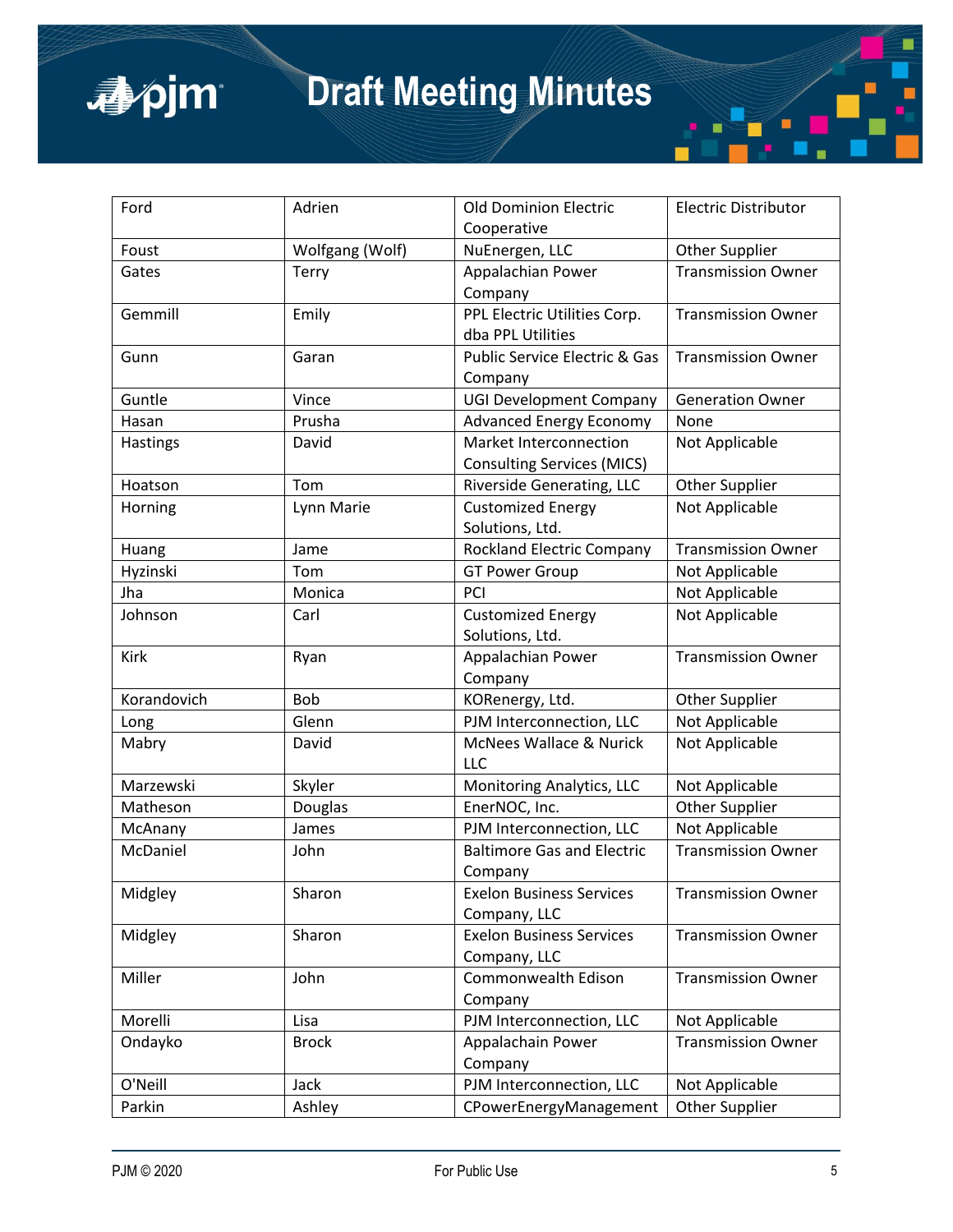| Piehler     | John         | Affirmed Energy LLC           | <b>Other Supplier</b>     |
|-------------|--------------|-------------------------------|---------------------------|
| Polka       | Joseph       | Duquesne Light Company        | <b>Transmission Owner</b> |
| Purvis      | <b>Brian</b> | CPowerEnergyManagement        | Other Supplier            |
| Salaneck    | Alexandra    | Monitoring Analytics, LLC     | Not Applicable            |
| Sasser      | Jonathan     | <b>Customized Energy</b>      | Not Applicable            |
|             |              | Solutions, Ltd.*              |                           |
| Scheidecker | Paul         | PJM Interconnection, LLC      | Not Applicable            |
| Svenson     | Heather      | Public Service Electric & Gas | <b>Transmission Owner</b> |
|             |              | Company                       |                           |
| Swalwell    | <b>Brad</b>  | Tangent Energy Solutions,     | Other Supplier            |
|             |              | Inc.                          |                           |
| Sweeney     | Rory         | <b>GT Power Group</b>         | Not Applicable            |
| Trevino     | Rita         | Siemens Industry, Inc.        | Other Supplier            |
| Watts       | Shane        | PJM Interconnection, LLC      | Not Applicable            |
| Wehr        | Christopher  | Metropolitan Edison           | <b>Transmission Owner</b> |
|             |              | Company                       |                           |
| Whitehead   | Jeffrey      | <b>GT Power Group</b>         | Not Applicable            |
| Willey      | Amy          | Delaware.gov                  | Not Applicable            |
| Yeaton      | Andrea       | PJM Interconnection, LLC      | Not Applicable            |

#### **Antitrust:**

■pjm

You may not discuss any topics that violate, or that might appear to violate, the antitrust laws including but not limited to agreements between or among competitors regarding prices, bid and offer practices, availability of service, product design, terms of sale, division of markets, allocation of customers or any other activity that might unreasonably restrain competition. If any of these items are discussed the chair will re-direct the conversation. If the conversation still persists, parties will be asked to leave the meeting or the meeting will be adjourned.

#### **Code of Conduct:**

As a mandatory condition of attendance at today's meeting, attendees agree to adhere to the PJM Code of Conduct as detailed in PJM Manual M-34 section 4.5, including, but not limited to, participants' responsibilities and rules regarding the dissemination of meeting discussion and materials.

#### **Public Meetings/Media Participation:**

Unless otherwise noted, PJM stakeholder meetings are open to the public and to members of the media. Members of the media are asked to announce their attendance at all PJM stakeholder meetings at the beginning of the meeting or at the point they join a meeting already in progress. Members of the Media are reminded that speakers at PJM meetings cannot be quoted without explicit permission from the speaker. PJM Members are reminded that "detailed transcriptional meeting notes" and white board notes from "brainstorming sessions" shall not be disseminated. Stakeholders are also not allowed to create audio, video or online recordings of PJM meetings. PJM may create audio, video or online recordings of stakeholder meetings for internal and training purposes, and your participation at such meetings indicates your consent to the same.

#### **Participant Identification in WebEx:**

When logging into the WebEx desktop client, please enter your real first and last name as well as a valid email address. Be sure to select the "call me" option. PJM support staff continuously monitors WebEx connections during stakeholder meetings. Anonymous users or those using false usernames or emails will be dropped from the teleconference.